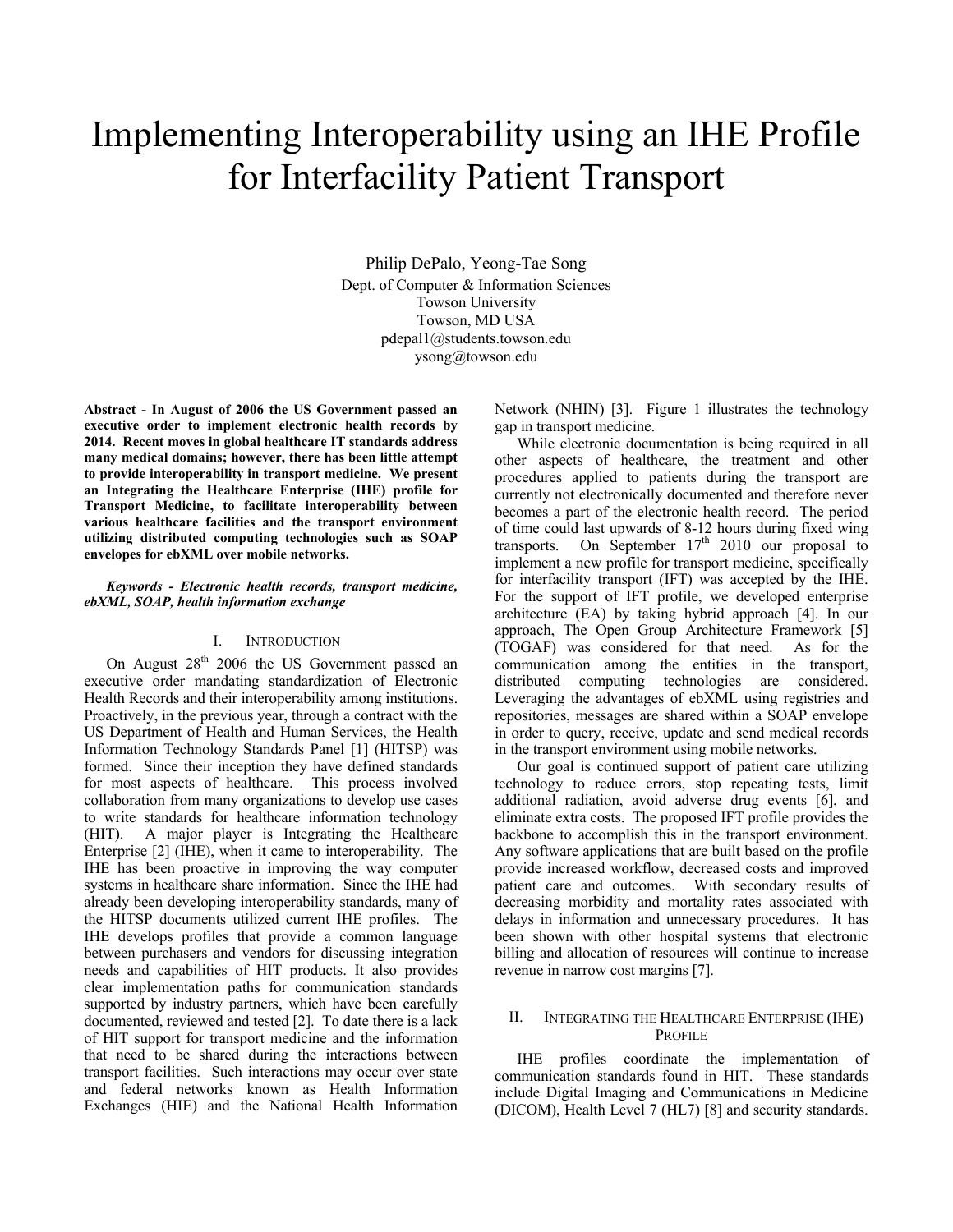

Figure 2. (a) Current Technology Gap (b) Proposed Solution

The profiles provide exact definitions of how standards can be implemented to support clinical needs. These combined profiles define the IHE technical framework as seen in Figure 2. This framework refers to functional components of a distributed healthcare environment as IHE actors [9]. The profile consists of two volumes. The first is an overview of the content. It includes use cases, process flow diagrams, implementation options and a basic dataset. Volume two contains specific XML schema for HL7 clinical document architecture, specific data specifications and their associated coding and transaction groupings with other profiles.

The IHE is not a standards committee but an implementation framework. The IHE looks at the current standards and chooses the one best solves the problem of interoperability. Often time the IHE will go back to a standards organization and ask them to create a standard that does not currently exist to solve the problem. The actors and transactions described are only abstractions from real world HIT. The framework attempts to avoid specific association with product categories and leaves such implementation to vendors. There are specific domains on which the IHE concentrates. Patient Care Coordination (PCC) is geared at the exchange of information to provide optimal patient care among care providers [10]. Currently this document successfully covers a majority of patient care areas; however, an important function that has been neglected, until now, is transport medicine and the Inter-Facility Transport (IFT) profile.

### III. TRANSPORT MEDICINE

Transport medicine is a sub-specialty of both Emergency Medicine and Critical Care Medicine that has blended together to provide the best possible care with limited resources. This proposal narrows that gap of limited

resources in an attempt to bring all available patient information to clinicians interacting with patients. The value of pertinent medical history is paramount when giving a differential diagnosis of a patient's current signs and symptoms. Currently this valuable resource is unavailable during transport medicine due to lack of any technical framework providing interoperability among healthcare systems of various institutions.

## IV. IFT PROFILE

The IFT profile provides a portion of the PCC technical framework that addresses this deficit in HIT. We identified standards from HL7, W3C and ISO and developed use cases as the basis for the IFT profile. With this solid foundation, actors are defined, necessary functions are identified and transactions are specified to manage interoperability among the sending and receiving institutions and the transport environment.



Figure 1.IHE Process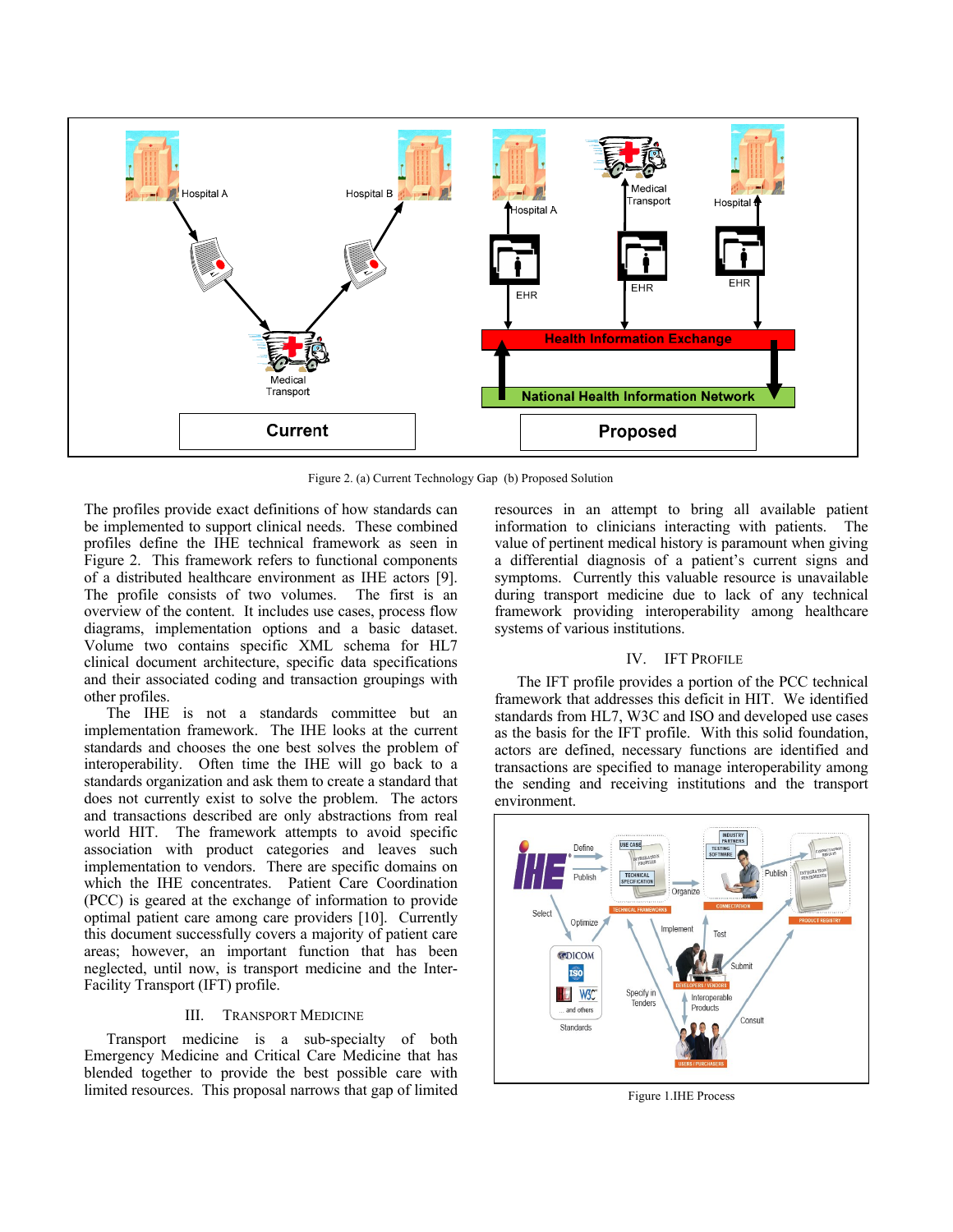The profile looks at two specific use cases. The first deals with the pre-hospital environment and the second with an interfacility transport.

*1) Use Case 1* 

A 47 year old white male patient visits his Primary Care Physician (PCP) because of a recent complaint of chest pain. During his visit the PCP obtains an EKG which shows significant changes in multiple leads. His PCP immediately calls 911. The PCP has an EMR system which is part of the local affinity domain and documents this case appropriately. The 911 providers also participate and are able to obtain the patient's current and past medical history and use this information in their own EMR system and update the record during the transport. Upon arrival at the local ED the 911 providers provide this updated information to the ED.

#### *2) Use Case 2*

A 6 year old Asian female patient has routinely been seen by specialty providers at a major medical institution with a focus on pediatric intensive care and disease process. The patient's parents notice an acute onset of symptoms associated with her condition that prompts them to bring their daughter to the local ED. While en route the parents notify the major hospital of the situation. The major hospital starts to arrange for rotor wing transport of the patient since they live in a remote area. The local ED is not part of the major hospital affinity domain and has a limited EMR. The ability to provide any records is limited to providing a CD with the information. The rotor wing transport staff consisting of a pediatric intensivist also does not participate in the major hospital's affinity domain, however using XCA, they are able to obtain limited information. They continue to update the EMR locally during the transport for near realtime viewing by the receiving facility and upon arrival can share this information in its entirety with the major hospital's EMR system.

The profile also consists of actors and their transactions. The specific actors for the IFT profile consist of a content creator and content consumer. The transaction is share content. Each actor can implement a view, document import, section import or discreet data import option. These allow specific parts of the EMR to be modified.

The IFT profile has specific groupings with other profiles in the IHE technical framework. When grouped with these actors, additional requirements are placed upon the current actors.

Content modules are defined to provide functional access to the document sets through ebRIM and ebRS. The specific EMR document needed to implement the above options are retrieved via the registry stored query transaction. This refers to the XDS (cross-enterprise document sharing) DocumentEntry.repositoryUniqueId. This can also be an XCA (cross-community access) document entry. The difference is geographical and defines whether or not the healthcare facility participates in the local HIE domain or whether the document needs to be retrieved from a foreign registry.



Figure 3. EHR Transmission over HTTP requests using SOAP envelopes with ebXML messages

We've indentified the necessary functions that each stakeholder provides for transport medicine. While the focus is clinical management of the acutely ill patient, there are support personnel that play an important role in the process. Billing processors are one example, without them the operation stops as funds would not be available to continue operating each plane, ambulance or helicopter that transports patients. After identifying each specific function, we focused on the transactions that occur between these functional groups to ensure consistency and reliability of information.

The IFT profile provides continuity of the electronic health record across transport medicine and avoids transitional artifacts which may provide essential patient information, but are often not reported or thought of as part of the normal workflow [11].

# V. PROOF OF CONCEPT

The IFT profile provides the backbone for transport medicine electronic medical records development. This utilizes hardware technology that supports a mobile environment, providing real time access to information. The ability to retrieve an accurate and current patient record might occur during travel to the sending facility or even at the patient's bedside. The gathered information would then be updated by the transport clinicians and on arrival at the receiving facility would be made available for their system. The IFT profile interacts with state and federal HIEs and the NHIN to retrieve the EMR, update and store a local copy as shown in Figure 3. These networks are being established to support the electronic transmission of health records. Our proof of concept system utilizes a MSSQL database and the Window Communication Foundation interface as the middleware for application communication.

When a patient needs to be transferred to another facility, the sending facility will contact the receiving hospital to provide verbal confirmation of bed availability and receiving physician service. The IFT profile uses the HL7 Admission, Discharge and Transfer (ADT) message service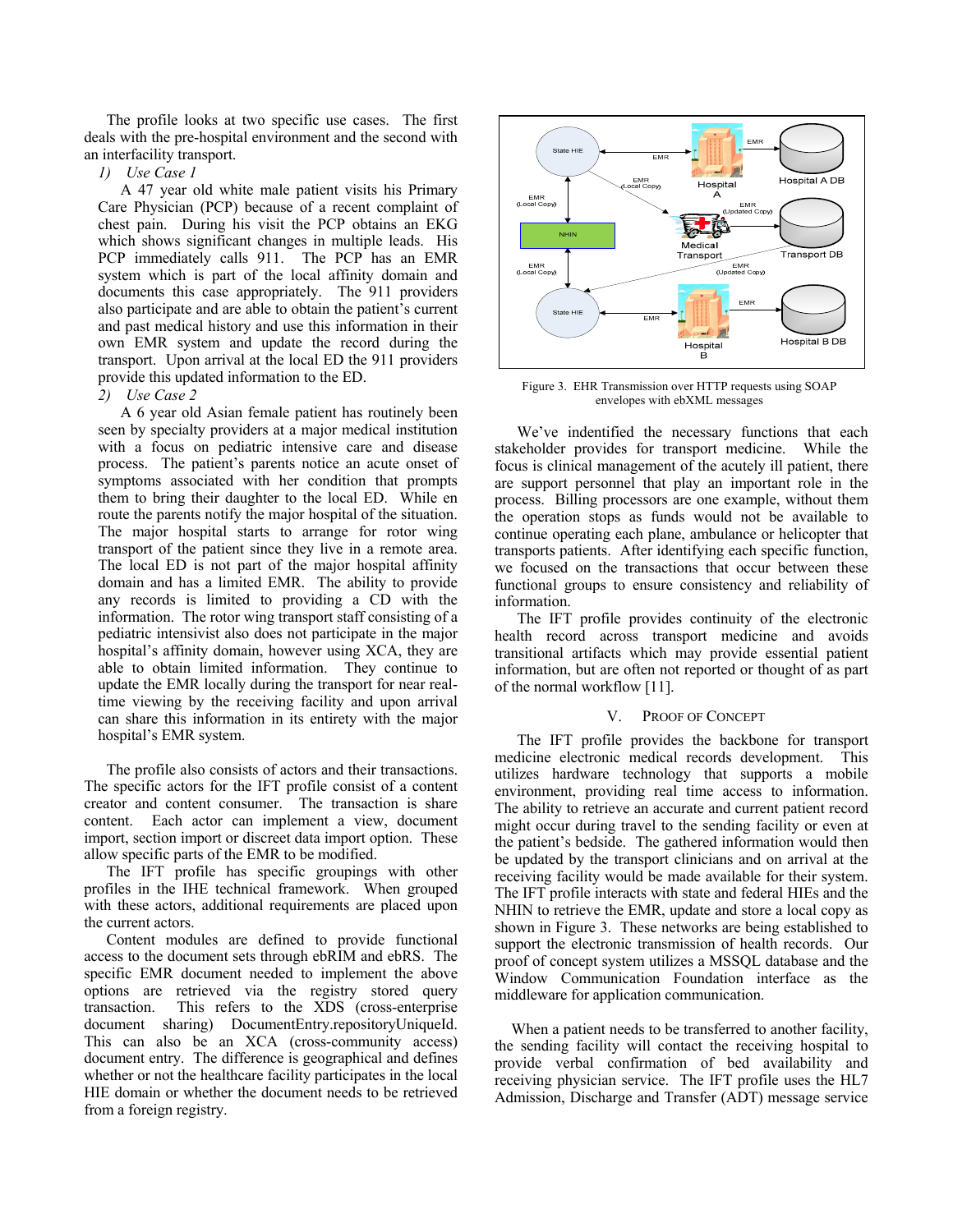

Figure 5. Record Locator Service

provide communication using ebXML. These discharge and transfer triggers, respectively A02 and A03, will kick start the process. These messages are written using XML format in version 3 of HL7 and will comply with the XML format of the standard electronic medical record. This standardization of an XML document allows proprietary vendors the ability to customize the GUI for respective clients. A02 and A03 messages are sent packaged in a SOAP envelope using HTTP GET or POST methods. When the transport unit received these messages to their systems, the GUI displays patient information and the ability to GET their chart.

# VI. THE APPROACH

Our approach supports the federal mandate of electronic medical records. While the majority of the HIT world focuses on major healthcare functions, there has been little effect on transport medicine. Our proactive approach to tackling this oversight solves confusion in a niche environment. With so many variables in the transport world each step needs to be precise, accurate and detailed. There are many possibilities and we provide the appropriate road map to accomplish these goals. After validation by the IHE, our profile becomes the basis for application development in the medical transport industry. The National Emergency Medical Services Information System consortium has begun to tackle the standardization of a data dictionary [12], but our framework provides the interoperability of such a data dictionary using ebXML [13] Registry Standards, SOAP [14].. ebXML was originally created for e-commerce to support large repositories of information cataloged in a registry service. This same fundamental solution can exist in healthcare and is the backbone of the entire system as seen in Figure 4. ebXML was created so that multiple partners would be enabled by the global use of electronic business information in an interoperable and secure manner. Trading partners use unique trading profiles that would describe their abilities. During interaction a CPA document describes a relationship as seen in Figure 5.

The transport environment, subjected to many variables, needs to have the most convenient way of accessing records.

Version 3.0 of the Organization for the Advancement of Structured Information Standards approval of ebXML Registry utilizing SOAP style architecture ensures that a default URI is assigned to all content and meta data. IFT profile exploits this feature to provide access to records using only a mobile internet connection with an HTTP GET or POST request as part of SOAP message as seen in Figure 6.

These transactions will be authenticated using a SAML token. This is predicated on the fact that the system providing the assertion is trusted and assumed correct.

The ability to interact with the sending and receiving institution utilizing HL7 ADT messages provides means of seamless interoperability between the transport unit and the medical facilities they service. Our implementation trials involve the critical care transport team at the Johns Hopkins Hospital in Baltimore, Maryland. This transport team, "Lifeline", serves a broad range of patient populations during transports both inside the hospital between ICUs and



Figure 4. CPA Document Structure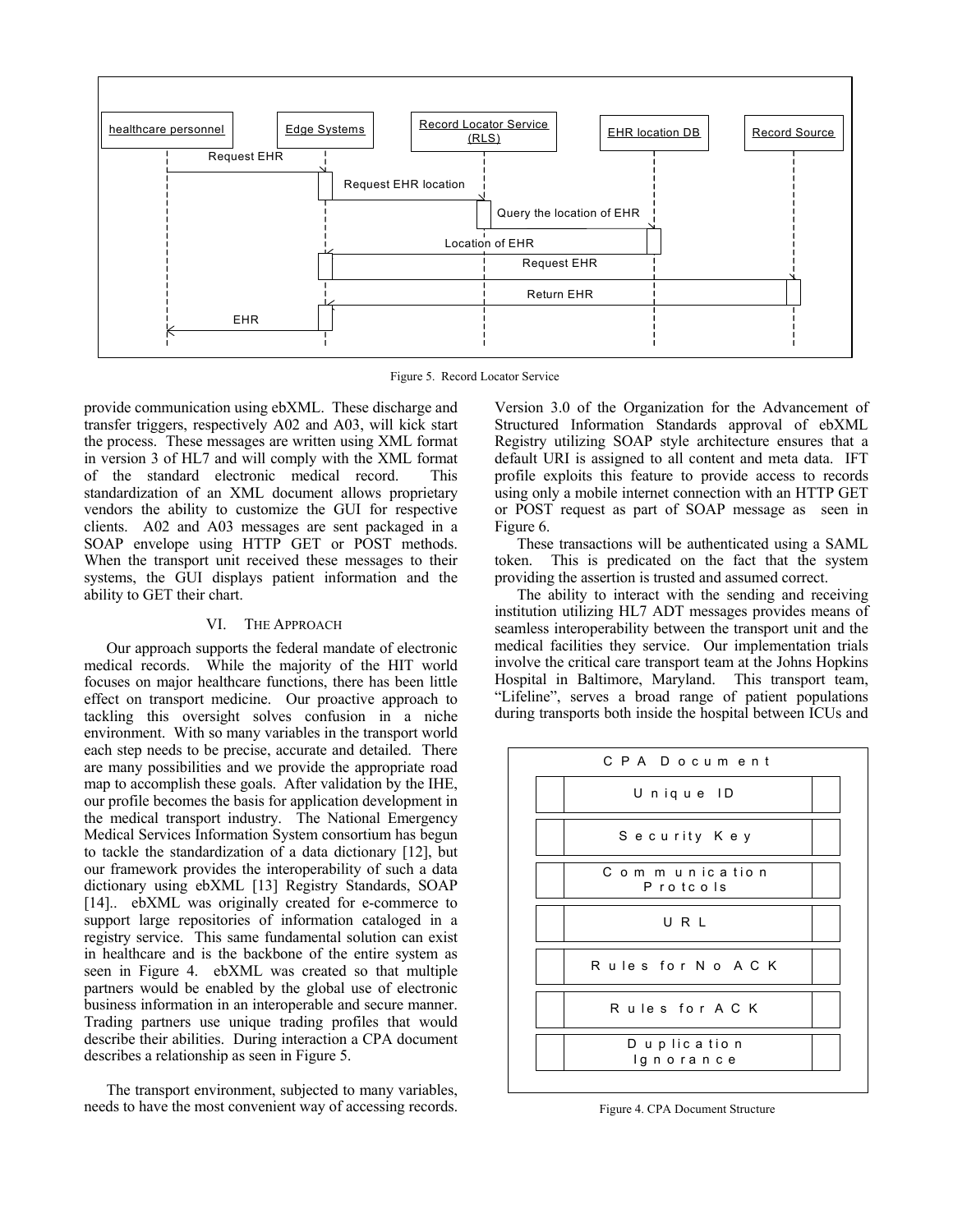

Figure 7. IFT Profile Interoperability

procedure areas as well as outside the hospital using ground and aero medical transport to include rotor wing and fixed wing. The team will use implemented software which supports the IFT profile. Feedback provided by both clinicians and supporting roles will validate our framework. Successful validation is defined as the ability to obtain and share all pertinent and past medical history, up to date treatment and care, vital sign observations and any interventions during transport with all aspects of the medical institution's EHR system. In addition our system will be tested and validated at the annual IHE Connectathon to ensure interoperability with other software systems. This event brings hundreds of HIT vendors together to prove their ability to successfully implement IHE profiles.

We are using a third party document repository that will store documents and make them available. These repositories may be managed by the State, Federal Government or individual healthcare facilities. In this situation we have an actor defined as the *document source* whose role is a system that submits documents and metadata. Another actor defined as the *document repository* whose role is a storage system and acts to forward the metadata to a document registry for future query and finally an actor defined as a *document recipient* who role is a system that receives documents and associated metadata. When systems communicate using ebXML messaging they do so under a set of rules agreed upon in the transaction profile as shown in Figure 7.

This uses an asynchronous message and response. The protocol will be encapsulated in SMTP. The next layer is SOAP with MIME attachments. This includes a text/xml SOAP Envelope consisting of two parts, the SOAP Header and Body. The next part is the submit object request which is the ebXML Registry Message. This will include all pertinent documents that are being sent to the document repository and eventually updated in the document registry for future query by a document recipient.

This email message contains a *from* email address which is that of the document source a *to* email address which is the document repository or document recipient. A datetime stamp, MIME indicator and SOAPAction: "ebXML".

This contains a header and body. Header contains information using ebXML data elements. These would include eb:From, eb:To, eb:CPAId, eb:Action (submit objects), eb:MessageID, eb:Description, optionally eb:AckRequested. In addition a way to link references to documents and their appropriate identifiers using a document identification system. This reference is to attached documents in an xml message referred to as metadata.xml. The MIME header might look similar to this:

--------------Boundary Content-Type: text/xml; charset="UTF-8"; name="METADATA.XML" Content-Location: METADATA.XML Content-Disposition: attachment; filename="METADATA.XML"; Content-Description: Send Document Set Metadata <?xml version="1.0" encoding="UTF-8"?> <rs:SubmitObjectRequest xmlns:rs=…> … </rs:SubmitObjectRequest> --------------Boundary The goal is to provide a convenient mobile way of

accessing documents in the transport environment utilizing existing architecture as well as updating those documents for real-time viewing by the receiving healthcare team, creating a virtual patient.



Figure 6. ebXML Architecture